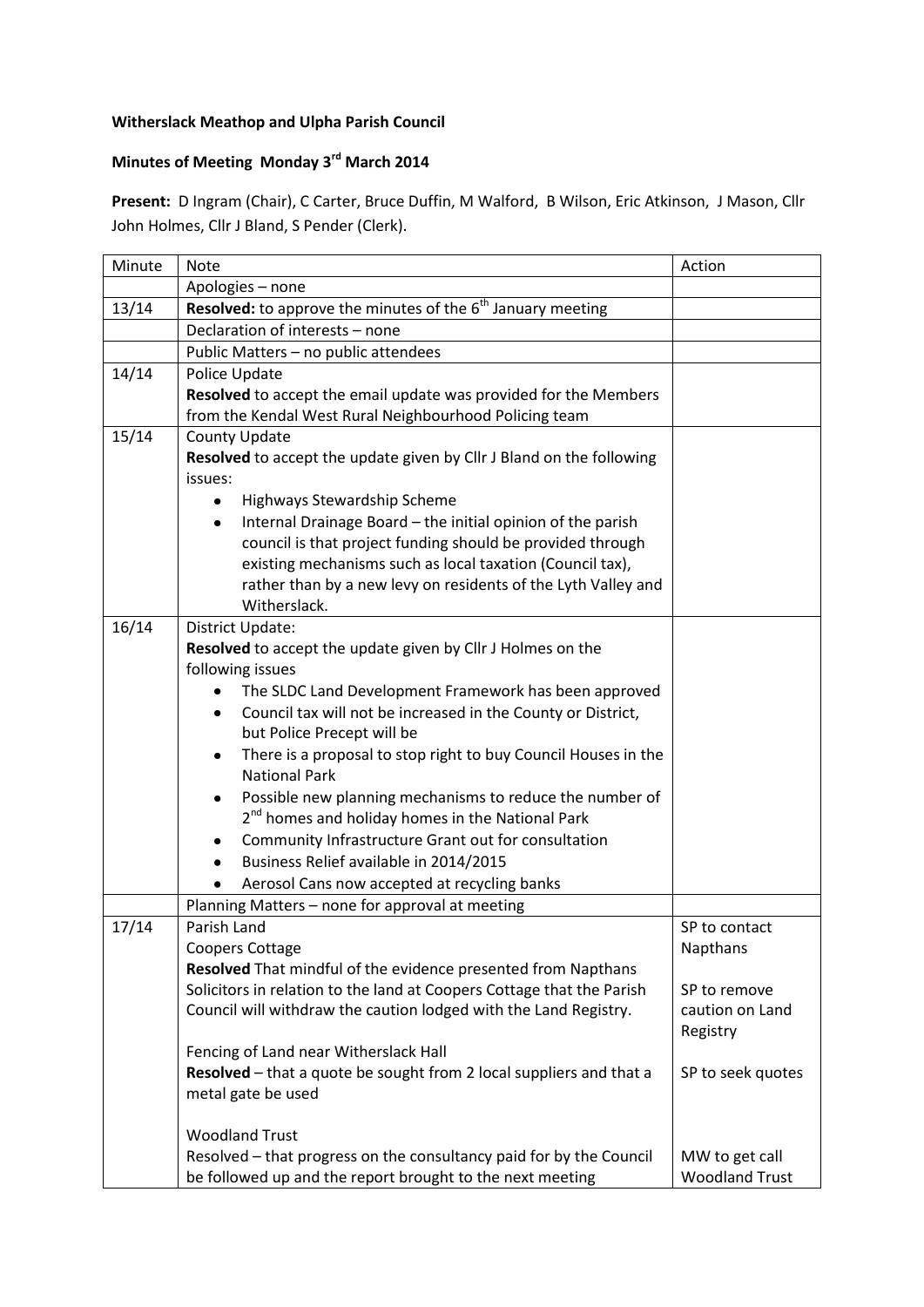| 18/14 | <b>Highways Issues</b>                                                                                                                                                                                                                                                                                                                                                        |                                                                 |
|-------|-------------------------------------------------------------------------------------------------------------------------------------------------------------------------------------------------------------------------------------------------------------------------------------------------------------------------------------------------------------------------------|-----------------------------------------------------------------|
|       | Underpass<br>Resolved - that if no successful is forthcoming from Cllr Bland's<br>meeting, a letter be sent to the Chief Executive raising the concerns<br>of the Council over the length of time the safety audit is taking and<br>that this is impacting on the designation of the road. Also to raise<br>concern that he synchronisation of the lights from the Ulpha side | JB to meet Chief<br>Exec<br>SP to write to<br><b>Chief Exec</b> |
|       | may need further work<br><b>Riding Stables Signage</b><br>Resolved, that this continues to be moved forward                                                                                                                                                                                                                                                                   | SP to contact<br>Victoria Upton                                 |
|       | <b>Bridleway Meathop to Lindale</b><br>Resolved that a query be raised with planners as to whether the fact<br>it is a private drive would impact on the proposed status as a<br>bridleway                                                                                                                                                                                    | Cllr John Holmes<br>to speak to LDNPA                           |
|       | Footpath Bull Bridge to Swimmers<br>Resolved that the LDNPA be contacted regarding the bridge that is in<br>disrepair and in need of replacing                                                                                                                                                                                                                                | SP to contact<br><b>LDNPAC</b>                                  |
|       | Road Grange to Meathop – near ice cream parlour, that the potholes<br>are very bad                                                                                                                                                                                                                                                                                            | BW to contact Cllr<br><b>B Waring Grange</b>                    |
| 19/14 | <b>Memorial to Cllr Mark Coates</b>                                                                                                                                                                                                                                                                                                                                           |                                                                 |
|       | <b>Resolved:</b><br>That £400 be allocated to Dean Barwick School to renew the ceramic<br>mosaic. Parish Council and parents, family to attend the opening.                                                                                                                                                                                                                   | SP/CC to contact<br>school                                      |
| 20/14 | Notice Boards<br><b>Resolved:</b><br>Witherslack Hall School can't do at the moment- ask Haverigg Prison<br>workshops. (Note Prison not taking on any new work, so EA to ask<br>local contractor)                                                                                                                                                                             | SP to contact<br><b>Haverigg Prison</b>                         |
| 21/14 | Website<br>Resolved: That progress is being made and the new website looks<br>better, that updating is ongoing                                                                                                                                                                                                                                                                | SP to continue to<br>update the<br>website                      |
| 22/14 | Cllr Vacancy:<br>Cllr D Ingram, the current chairman is to stand down, a vote of<br>thanks was given for all the work and all that has been achieved on<br>behalf of the Council and the Community<br><b>Resolved:</b><br>That an advert be placed for the Councillor vacancy on the<br>noticeboards and website                                                              | SP to place advert                                              |
| 23/14 | Grants<br>The two, applications were considered:<br>Resolved: £500 awarded to the Parish Hall and £500 to Witherslack<br><b>Community Shop</b>                                                                                                                                                                                                                                | SP to notify<br>applicants that<br>they were<br>successful      |